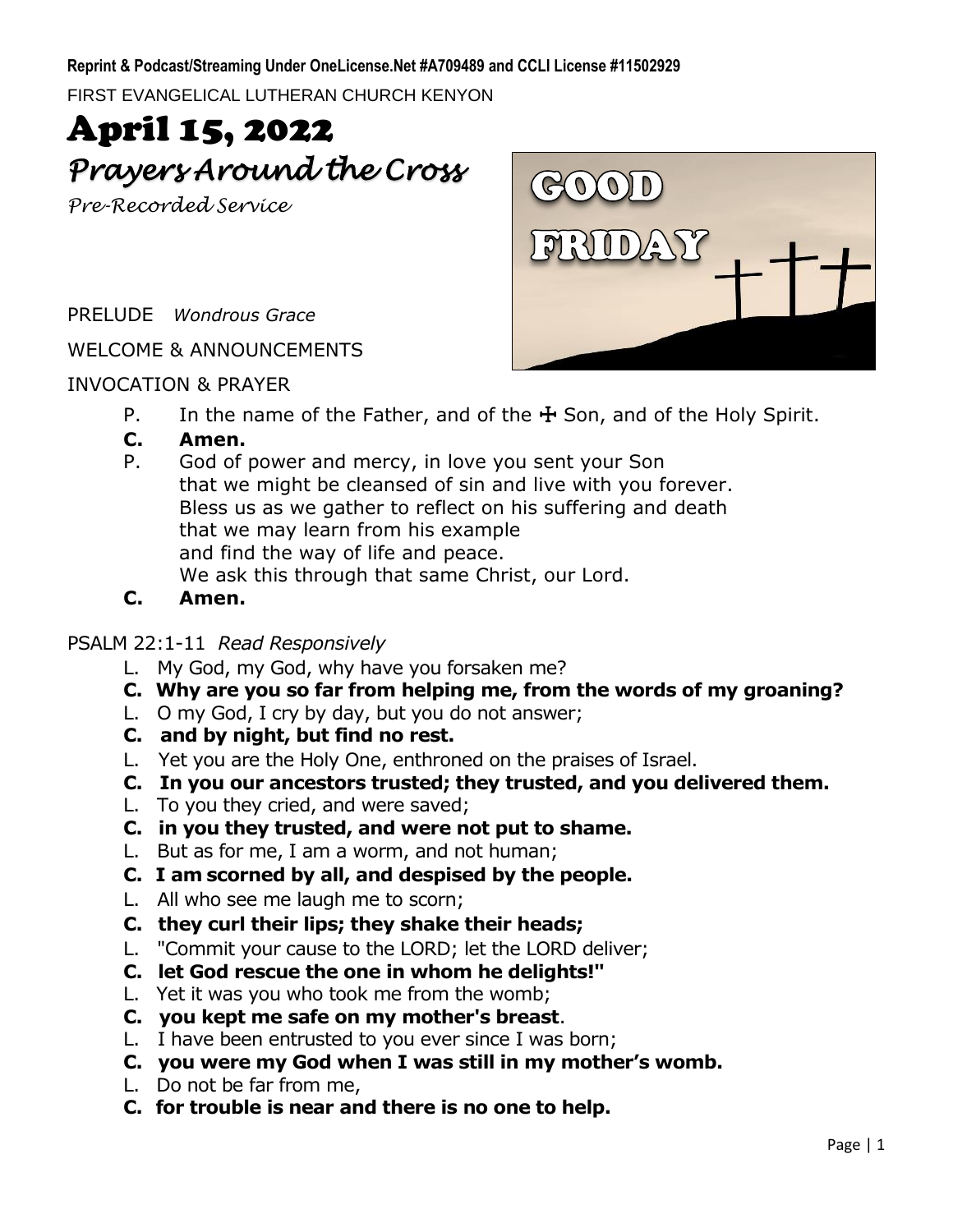## **REFLECTION 1: Garden of Gethsemane**

R. We adore you, O Christ, and we bless you.

**C. By your holy cross you have redeemed the world.**

READING: LUKE 22:39-46

PRAYER: Lord, grant us your strength and wisdom that we may seek to follow your will in all things.

CANDLE LIGHTING & MUSIC – O LORD HEAR MY PRAYER ELW #751 *O Lord, hear my prayer, O Lord hear my prayer: when I call, answer me. O Lord, hear my prayer, O Lord hear my prayer: come and listen to me.*

## **REFLECTION 2: Betrayed & Arrested**

- R. We adore you, O Christ, and we bless you.
- **C. By your holy cross you have redeemed the world.**
- READING: MARK 14:43-46
- PRAYER: Lord, grant us the courage of our convictions that our lives may faithfully reflect the good news you bring.

CANDLE LIGHTING & MUSIC: LAMB OF GOD *(Your Only Son)* v.1, ELW #336

*Your only Son, no sin to hide, but you have sent him from your side To walk upon this guilty sod and to become the Lamb of God. O Lamb of God, sweet Lamb of God, I love the holy Lamb of God. O wash me in your precious blood, my Jesus Christ, the Lamb of God.*

## **REFLECTION 3: Condemned by the Sanhedrin**

R. We adore you, O Christ, and we bless you.

**C. By your holy cross you have redeemed the world.**

READING: LUKE 22:66-71

PRAYER: Lord, grant us your sense of righteousness that we may never cease working to bring about the justice of the kingdom that you promised.

CANDLE LIGHTING & MUSIC: AH, HOLY JESUS, V. 1, ELW #349 *Ah, holy Jesus, how hast thou offended That we to judge thee have in hate pretended? By foes derided, by thine own rejected, O most afflicted.*





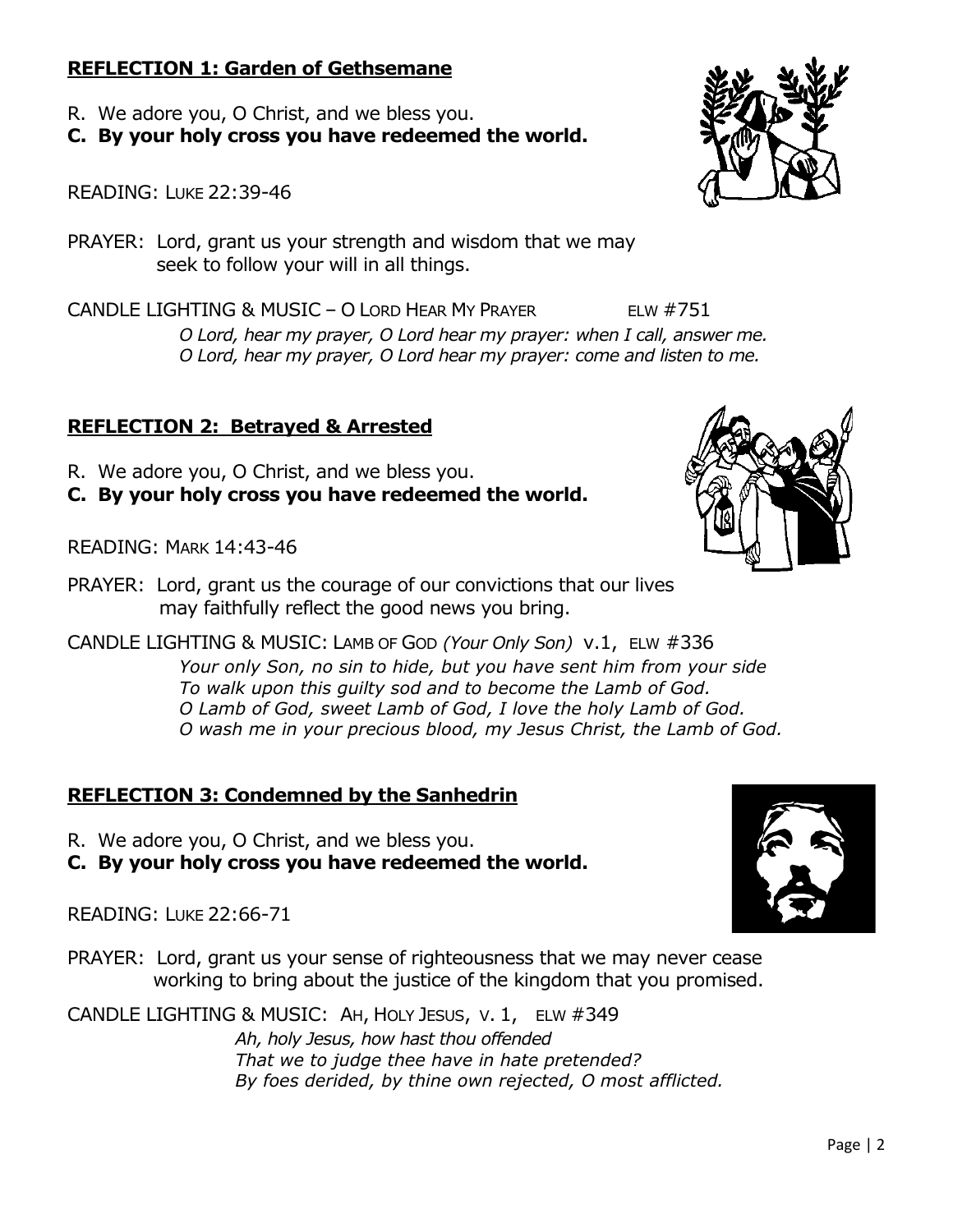## **REFLECTION 4: Denied by Peter**

R. We adore you, O Christ, and we bless you.

**C. By your holy cross you have redeemed the world.**

READING: MATTHEW 26:69-75

PRAYER: Lord, grant us the gift of honesty that we may not fear to speak the truth even when difficult.

CANDLE LIGHTING & MUSIC: AH, HOLY JESUS, V. 2, ELW #349 *Who was the guilty? Who brought this upon thee? Alas, my treason, Jesus, hath undone thee. 'Twas I, Lord Jesus, I it was denied thee; I crucified thee.*

## **REFLECTION 5: Tried by Pilate**

- R. We adore you, O Christ, and we bless you.
- **C. By your holy cross you have redeemed the world.**
- READING: LUKE 23:13-25
- PRAYER: Lord, grant us discernment that we may see, not as the world sees, but as you see.
- CANDLE LIGHTING & MUSIC: O SACRED HEAD NOW WOUNDED, V. 1, ELW 351

*O sacred head, now wounded, with grief and shame weighed down, Now scornfully surrounded with thorns, thine only crown; O sacred head, what glory, what bliss till now was thine! Yet, though despised and gory, I joy to call thee mine.*

## **REFLECTION 6: Flogged, Mocked, Crowned with Thorns**

- R. We adore you, O Christ, and we bless you.
- **C. By your holy cross you have redeemed the world.**

READING: JOHN 19:1-3

PRAYER: Lord, grant us patience in times of suffering that we may offer our lives as a sacrifice of praise.

CANDLE LIGHTING & MUSIC: O SACRED HEAD NOW WOUNDED, V. 2, ELW #351

*How pale thou art with anguish, with sore abuse and scorn; How does thy face now languish, which once was bright as morn! Thy grief and bitter passion were all for sinners' gain; Mine, mine was the transgression, but thine the deadly pain.*









CRUCIFY HIM!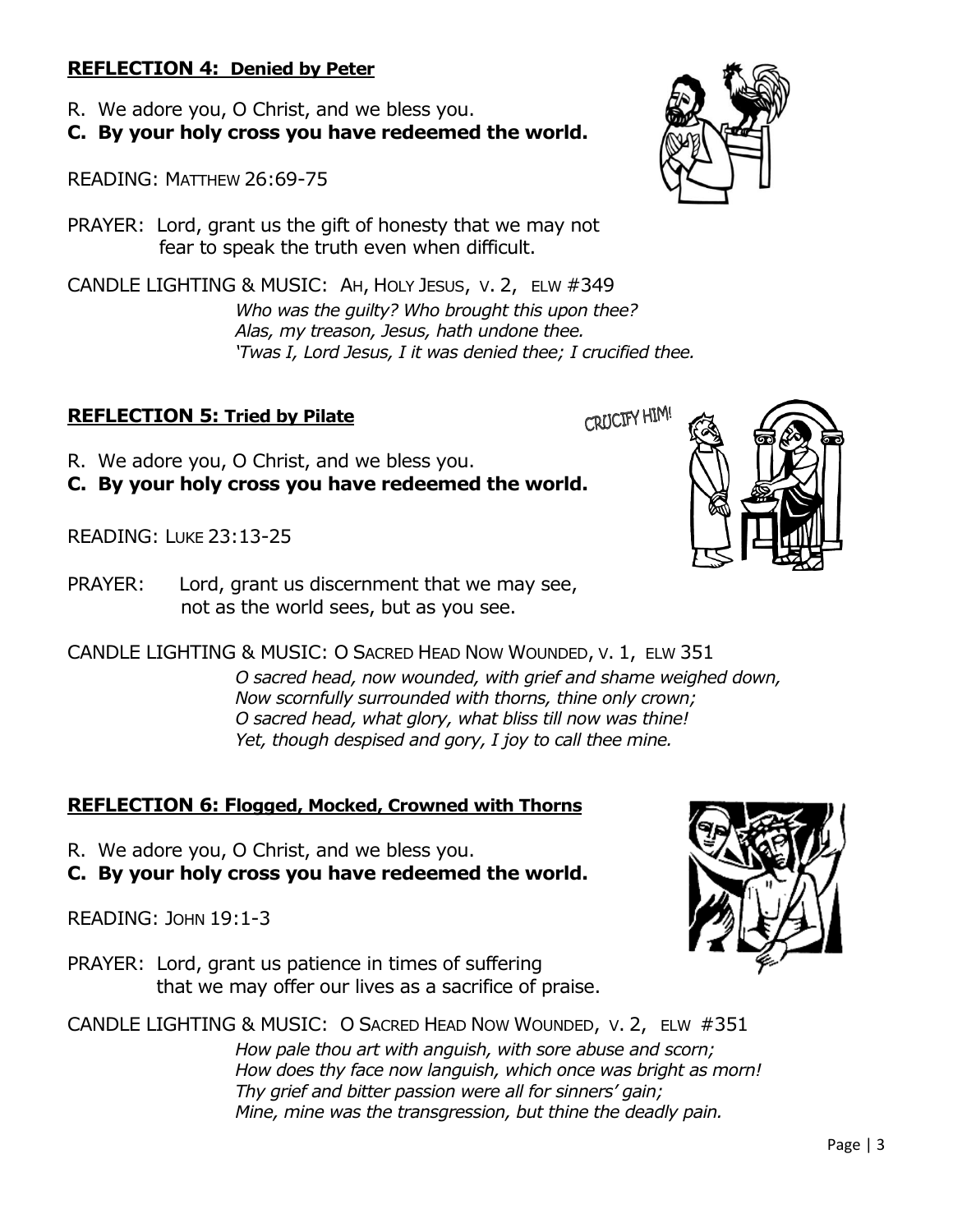## **REFLECTION 7: Bearing the Cross**

R. We adore you, O Christ, and we bless you.

**C. By your holy cross you have redeemed the world.**

READING: JOHN 19:16B-17 & MARK 15:21

PRAYER: Lord, grant us willing spirits that we may be your instruments on earth.

CANDLE LIGHTING & MUSIC: O SACRED HEAD NOW WOUNDED, V. 3 , ELW 351 *What language shall I borrow to thank thee dearest friend, For this thy dying sorrow, thy pity without end? Oh, make me thine forever, and should I fainting be, Lord, let me never, never, outlive my love to thee.*

## **REFLECTION 8: Crucified**

- R. We adore you, O Christ, and we bless you.
- **C. By your holy cross you have redeemed the world.**
- READING: Luke 23:33-34
- PRAYER: Lord, grant us merciful hearts that we may bring your reconciliation and forgiveness to all.
- CANDLE LIGHTING & MUSIC: WERE YOU THERE, V. 1, ELW #353 *Were you there when they crucified my Lord?*

### **REFLECTION 9: Speaking to Criminals**

- R. We adore you, O Christ, and we bless you.
- **C. By your holy cross you have redeemed the world.**

READING: LUKE 23:39-43

PRAYER: Lord, grant us perseverance that we may never stop seeking you.

CANDLE LIGHTING & MUSIC: JESUS REMEMBER ME ELW 616 *Jesus, remember me when you come into your kingdom.*





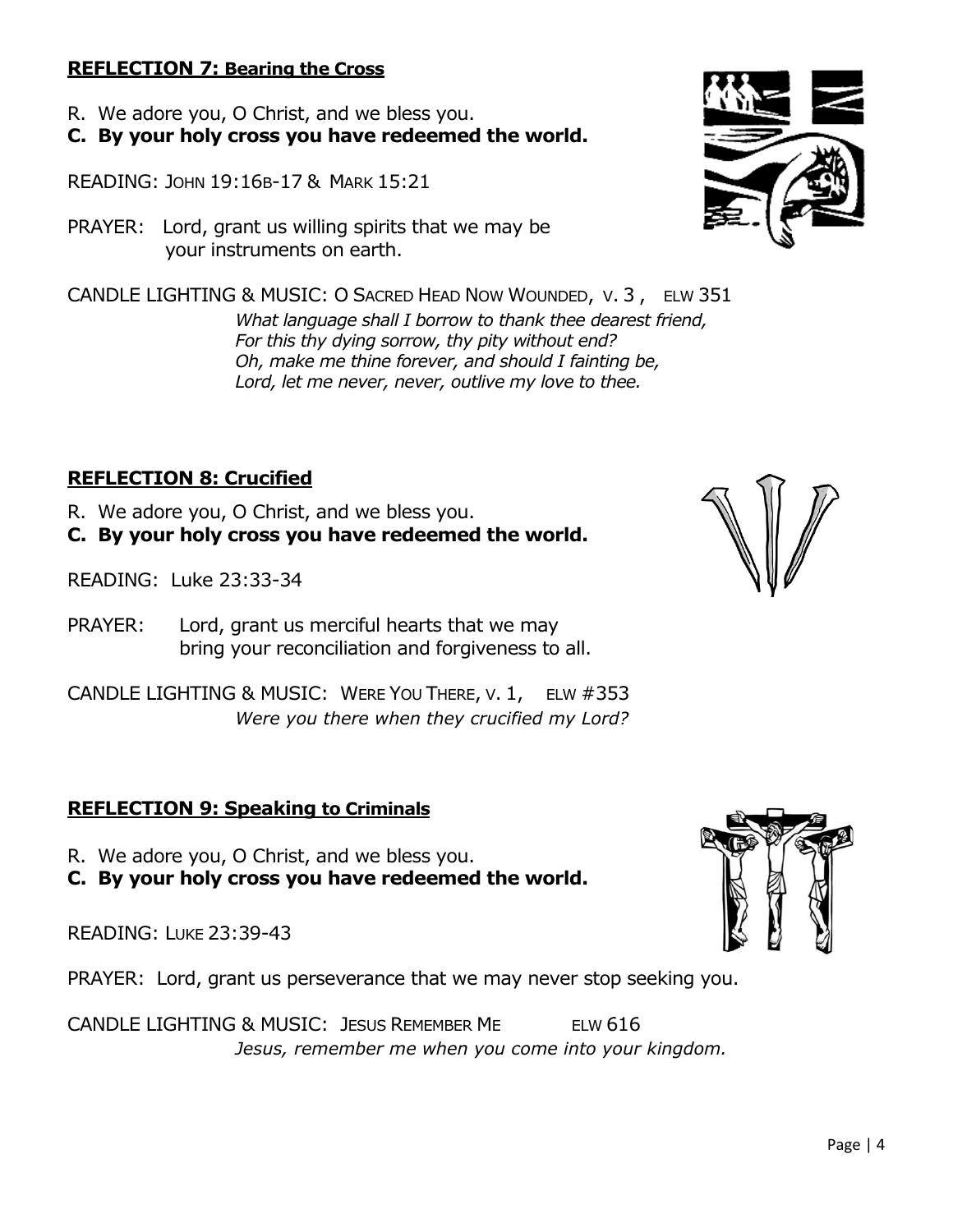## **Reflection 10: Caring for Mother & Disciple**

- R. We adore you, O Christ, and we bless you.
- **C. By your holy cross you have redeemed the world.**
- READING: JOHN 19:25B-27
- PRAYER: Lord, grant us constancy that we may be willing to stand by those in need.
- CANDLE LIGHTING & MUSIC: WHERE TRUE CHARITY & LOVE ABIDE FLW  $#642$ *Where true charity and love abide, God is dwelling there. God is dwelling there.*

## **REFLECTION 11: Death on the Cross**

- R. We adore you, O Christ, and we bless you.
- **C. By your holy cross you have redeemed the world.**
- READING: LUKE 23:44-46
- PRAYER: Lord, grant us trust in you that when our time on earth is ended, our spirits may come to you without delay.
- CANDLE LIGHTING & MUSIC: THEY CRUCIFIED MY LORD, V. 5, ELW #350 [mumbalin' = complaining]

*He hung his head and died, and he never said a mumbalin' word… Not a word, not a word, not a word.*

# **REFLECTION 12: Laid in the Tomb**

- R. We adore you, O Christ, and we bless you.
- **C. By your holy cross you have redeemed the world.**

READING: MATTHEW 27:57-61

PRAYER: Lord, grant us your compassion that we may always provide for those in need.

CANDLE LIGHTING & MUSIC: THERE IN GOD'S GARDEN, V. 5 ELW #342 *This is my ending, this my resurrection; Into your hands, Lord, I commit my spirit. This have I searched for; now I can possess it. This ground is holy.*